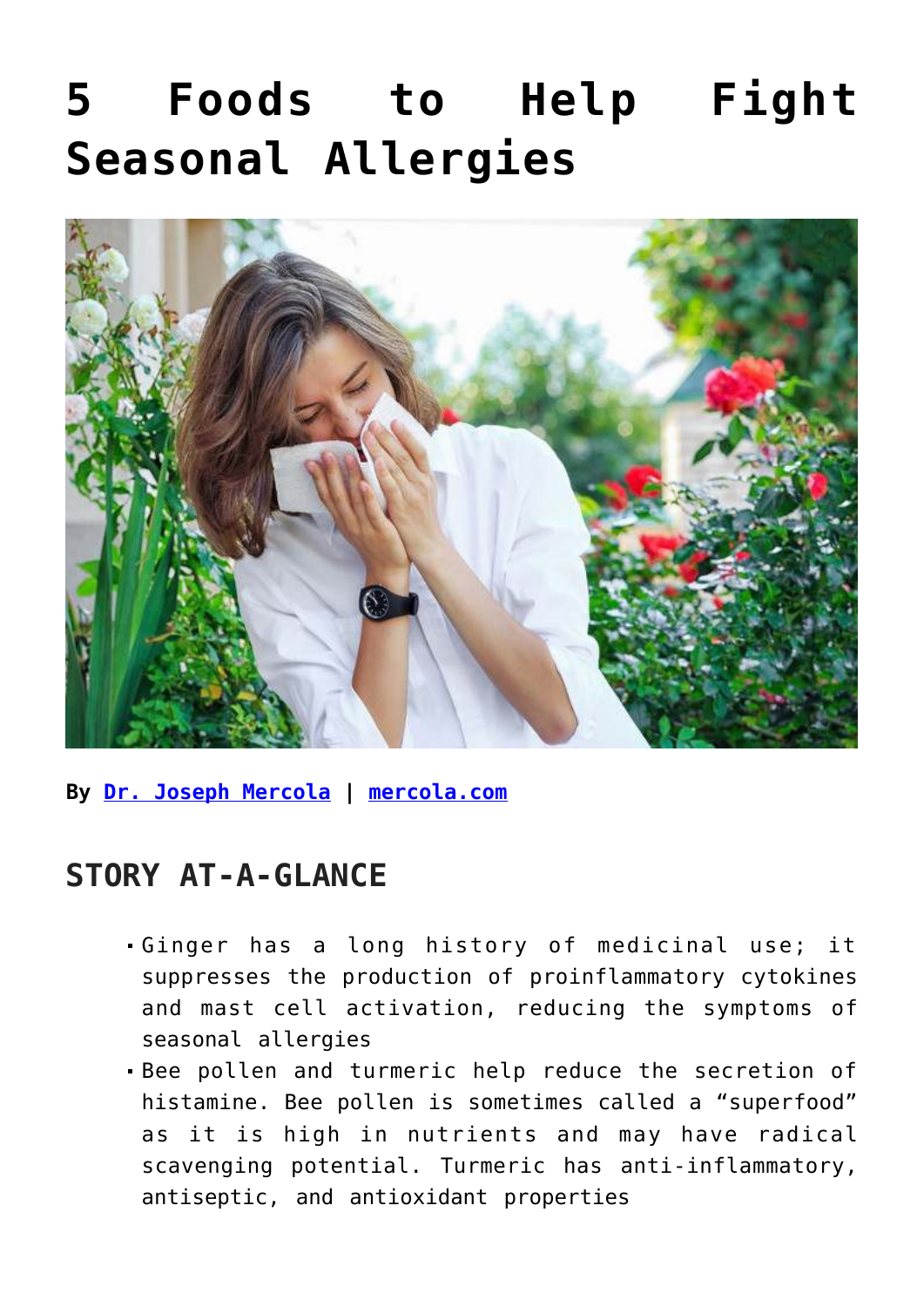- Vitamin C is a powerful antioxidant found in citrus fruit, bell peppers, strawberries, broccoli, and Brussels sprouts. One study demonstrated high doses administered intravenously reduced allergy-related symptoms
- Wild-caught Alaskan salmon is rich in omega-3 fats, known to reduce the risk of asthma and allergic reactions
- Consider using a multifaceted approach incorporating these foods, reducing exposure to allergens, and maintaining a healthy gut

As the weather warms and trees and grasses begin to bloom, the challenges of seasonal allergies also rise. The condition is called allergic rhinitis or hay fever and affects 19.2 million <code>U.S.</code> adults and <code>5.2</code> <code>million children. $^{\rm 1}$  Many doctors lean</code> heavily on prescription drugs to alleviate symptoms.

Yet it's a good idea to also incorporate alternative nutritional options to reduce your dependence on medication. You are likely familiar with the common symptoms of sneezing, stuffy or runny nose, watery and itchy eyes. However, a sizable number of people with allergies also experience noticeable brain fog.

The inflammatory response triggered by an allergic reaction affects your brain. It can interfere with sleep and cause stuffiness in your middle ear. This inflammation can lead to feelings of dizziness or brain fog. $2$  Data also suggest that allergies have a significant effect on cognitive function.

For example, it may impede learning in school-age children, $3$ cause disturbed cognitive function in areas requiring sustained attention, short and long-term memory, and information processing, $4$  and may cause significant fatigue and mood changes.<sup>5</sup>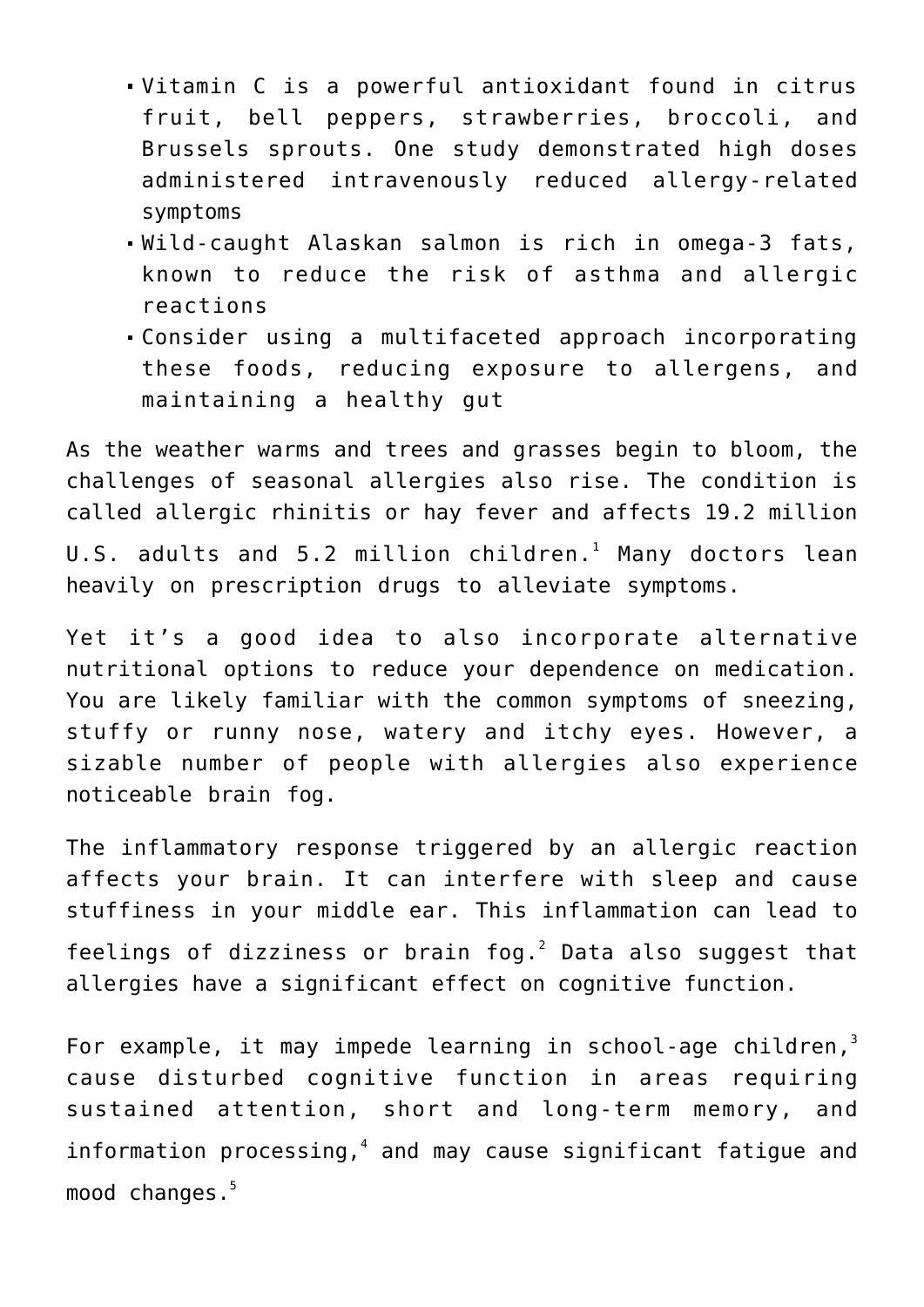One study $^6$  found evidence to support a close relationship between an allergic response, inflammatory cytokines, and sleep as potential mediators. There are several natural options available for people who experience seasonal allergic reactions. The following five foods are among those that help reduce the symptoms and inflammation associated with the condition.<sup>7</sup>

## **Properties in Ginger Reduce Seasonal Allergic Reactions**

[Ginger](https://articles.mercola.com/sites/articles/archive/2018/11/05/health-benefits-of-ginger.aspx) has a long history of medicinal use, including as a natural remedy for digestive and respiratory conditions. $^8$  High levels of anti-inflammatory phytochemicals may have contributed to the positive effects ginger had in an animal study<sup>9</sup> to suppress proinflammatory cytokines and mast cell activation, which reduces the symptoms of allergic rhinitis.

Another lab and human study<sup>10</sup> demonstrated Benifuuki green tea and ginger extract had a significant effect on suppressing cytokines and delayed-type allergies. Eleven weeks after starting the study, those taking Benifuuki tea had a reduced incidence of itchy eyes, runny nose, and throat pain.

The results suggested a consecutive month of [drinking the](https://articles.mercola.com/sites/articles/archive/2020/01/20/drinking-tea-health-benefits.aspx) [green tea](https://articles.mercola.com/sites/articles/archive/2020/01/20/drinking-tea-health-benefits.aspx) with ginger extract could reduce the symptoms of seasonal rhinitis without affecting the normal immune response. Ginger holds several other benefits, including protecting against DNA damage after exposure to free radicals. In one landmark study, $11$  ginger demonstrated the ability to reduce several inflammatory markers.

The most common use for ginger is in alleviating symptoms of <u>nausea and vomiting</u>.<sup>12</sup> One study<sup>13</sup> from the University of Miami showed ginger has the potential to replace nonsteroidal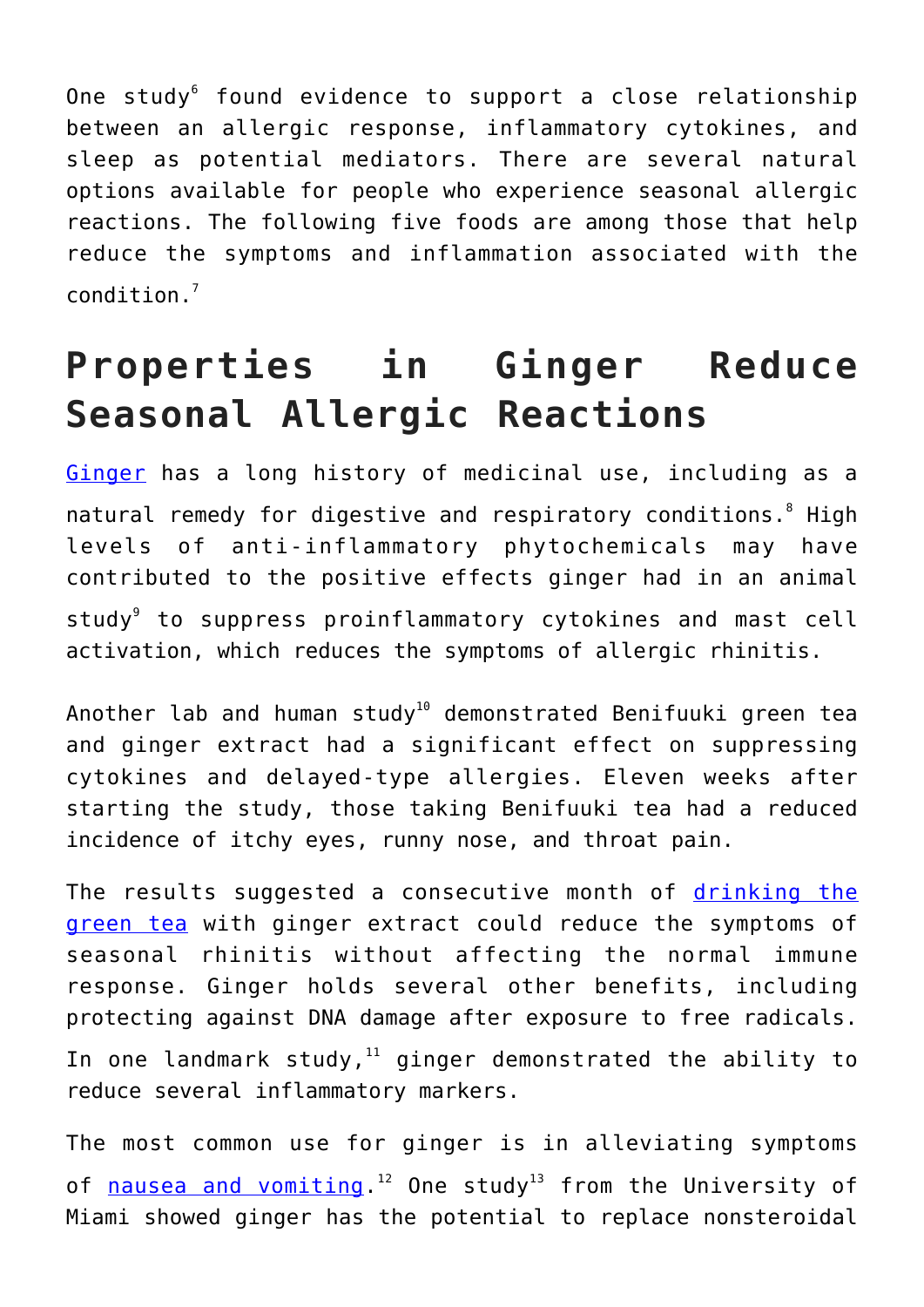anti-inflammatory drugs in patients with knee osteoarthritis. It was also as effective as pain medication in helping women with primary dysmenorrhea (menstrual cramps) $14$  and was effective against exercise-induced muscle pain. $^{15}$ 

## **Multiple Benefits From Superfood Bee Pollen**

The honeybee produces valuable natural foods that some have called "superfoods."<sup>16</sup> These include royal jelly, propolis, and bee pollen. Bee pollen is the pollen honeybees bring back to the hive from plants in their geographical area.

Analysis has shown it contains eight of the nine essential amino acids that may be up to seven times higher than found in an equal weight of other high protein foods. Bee pollen is also high in bioflavonoids, vitamin B complex, and vitamins A, C, D, E, and K. It has traditionally been used for increasing energy and is even used by some Olympic athletes.

Analysis of the compound reveals it has anti-inflammatory, antimicrobial, and antifungal properties in the body and radical scavenging potential. $17$  Bee pollen mediates wound healing and has anticancer immunostimulating properties. The further evaluation shows it can inhibit [mast cell](https://articles.mercola.com/sites/articles/archive/2020/11/14/cold-urticaria.aspx) [activation,](https://articles.mercola.com/sites/articles/archive/2020/11/14/cold-urticaria.aspx)<sup>18</sup> which triggers seasonal allergic reactions.

Bee pollen can also be used to help desensitize your body to your seasonal allergies.<sup>19</sup> For maximum effectiveness, begin taking bee pollen each day at least six weeks before you commonly begin showing allergy symptoms. Continue taking it throughout the season. The bee pollen helps to stimulate the production of antibodies, which in turn helps eliminate your allergic reaction.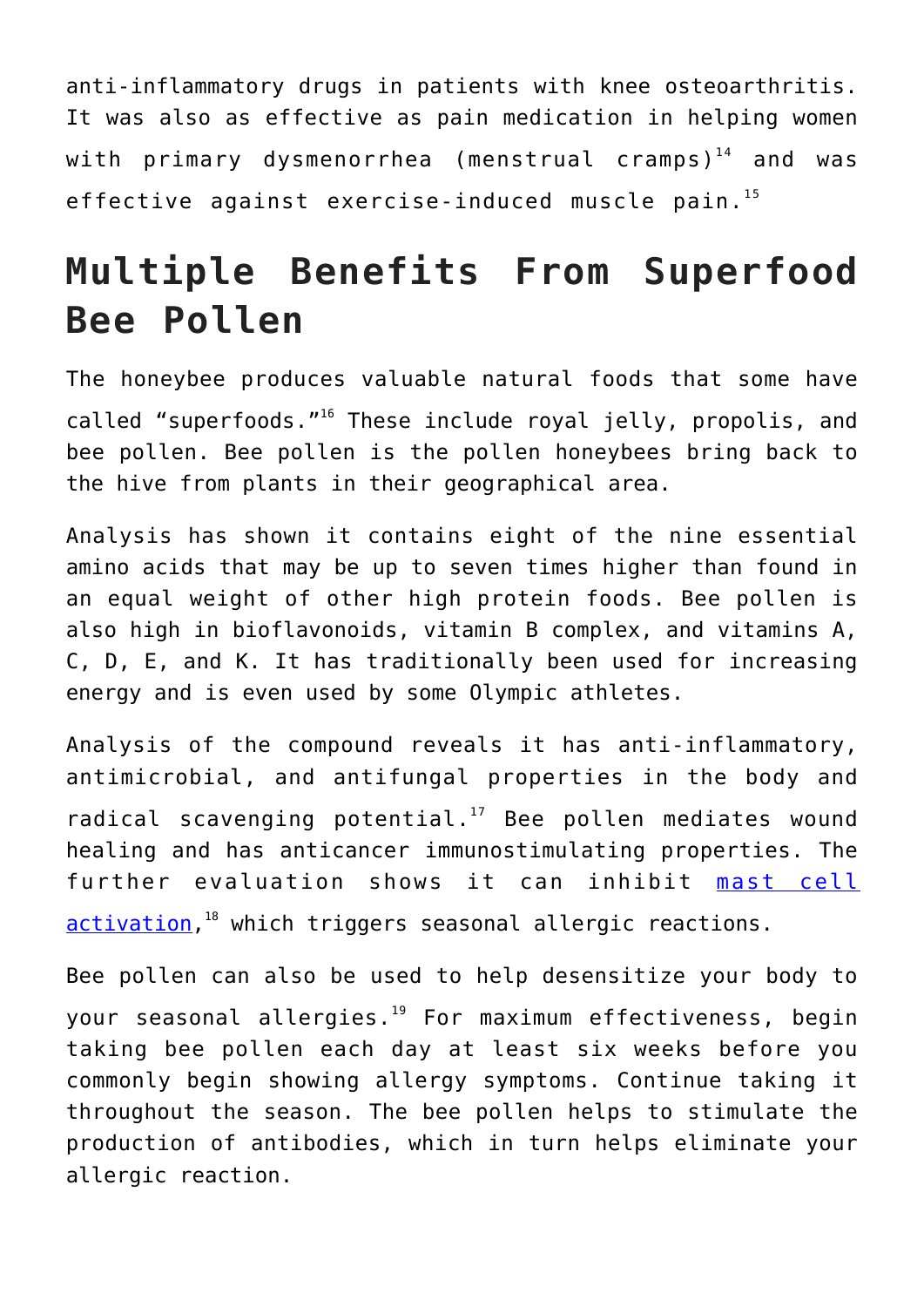### **Antioxidant Power of Vitamin C**

Vitamin C is also known as ascorbic acid. When you think of foods high in vitamin C you might first think of citrus fruits like oranges and grapefruit. However, other good sources include bell peppers, strawberries, broccoli, Brussels sprouts, and black currants.<sup>20</sup>

[Vitamin C](https://articles.mercola.com/sites/articles/archive/2021/05/04/removing-articles-related-to-vitamin-d-c-and-zinc.aspx) is a water-soluble vitamin that is an essential cofactor in several enzymatic reactions and has been linked with a lowered risk of high blood pressure, stroke, and coronary heart disease. $21$  Further evidence suggests it may be an adjunctive therapy to reduce heart injury after a heart attack or a cardiac procedure.

You may be familiar with studies<sup>22</sup> that show regular use can modestly shorten how long you have a common cold.<sup>23</sup> But, did you know that vitamin C may also help reduce your symptoms of seasonal allergies?

One study<sup>24</sup> published in 2018 used intravenous vitamin C on patients with allergy-related respiratory symptoms. Over 50% of the study participants only used vitamin C. The researchers found the observations suggested, "intravenous high dose vitamin C reduces allergy-related symptoms."<sup>25</sup>

Vitamin C is a natural antihistamine<sup>26</sup> and antioxidant.<sup>27</sup> Histamine is one of the inflammatory mediators that trigger symptoms<sup>28</sup> common in a seasonal allergic response. Some people find relief from their allergic symptoms when taking over-thecounter antihistamine drugs. $^{29}$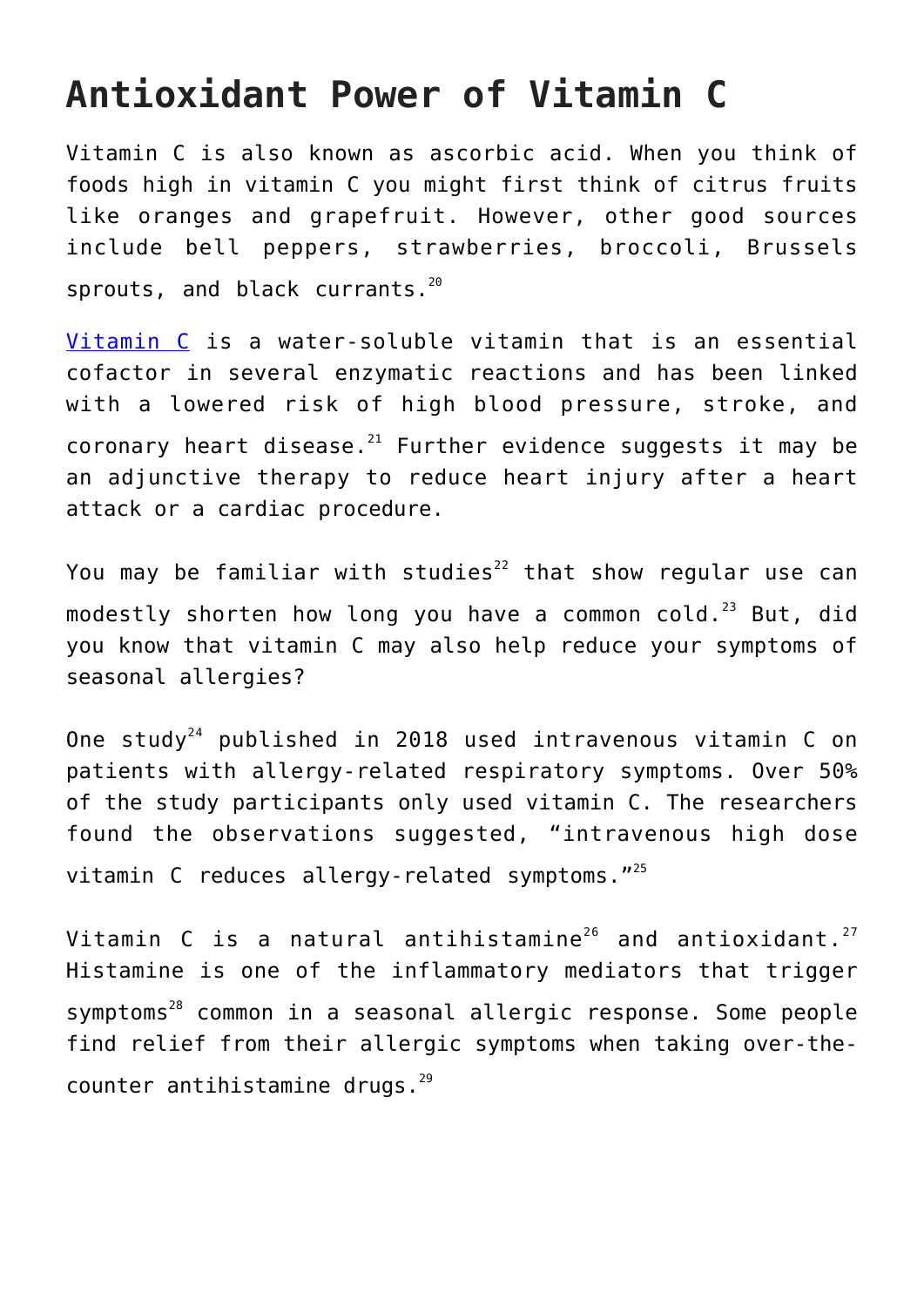## **Minimize Swelling From Allergic Rhinitis With Turmeric**

[Turmeric](https://articles.mercola.com/herbs-spices/turmeric.aspx) is from the ginger family, is a commonly used spice, and is used in traditional medicine. $30$  Historically, it was used in Ayurvedic medicine and traditional Chinese medicine (TCM). The main active ingredient in turmeric is curcumin, which gives the rhizome its yellow color.

Curcumin has anti-inflammatory, antiseptic, antitumor, and antioxidant properties. When used in an animal model, curcumin inhibited the release of histamine from mast cells and demonstrated a "marked inhibition of allergic response in animals treated with curcumin suggesting a major role for curcumin in reducing the allergic response. $"$ <sup>31</sup>

A more recent human study<sup>32</sup> engaged 241 patients with symptoms of allergic rhinitis (AR) to test the efficacy of curcumin. The researchers measured nasal airflow resistance and found curcumin alleviated nasal congestion, sneezing, and rhinorrhea. Past laboratory studies suggested curcumin may have a significant effect on symptoms of seasonal allergies.

Researchers from this human study concluded,  $33$  "This pilot study provides the first evidence of the capability of curcumin of improving nasal airflow and modulating the immune response in patients with AR."

## **Wild-Caught Alaskan Salmon May Lower Allergic Sensitivity**

Wild-caught Alaskan salmon is high in omega-3 fatty acids. There are three identified forms of [omega-3 fats:](https://articles.mercola.com/sites/articles/archive/2016/07/11/health-benefits-omega-3-fats.aspx) alphalinolenic acid (ALA), eicosapentaenoic acid (EPA), and docosahexaenoic acid (DHA). $34$  ALA is found mostly in plants,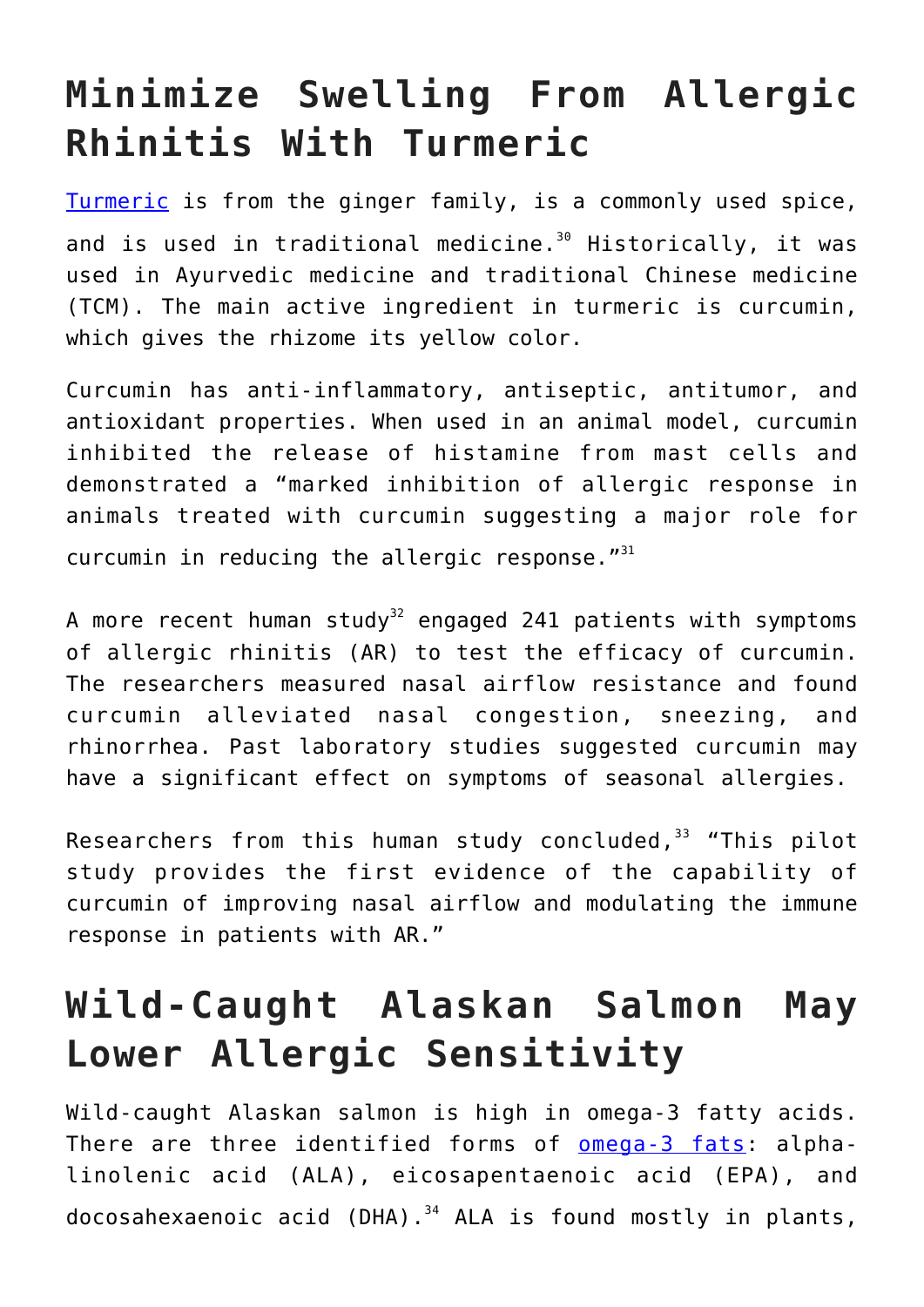while DHA and EPA are found in fatty fish and seafood.

Your body typically converts ALA to DHA at levels not nearly enough for brain and heart health.<sup>35</sup> Some studies have found the conversion rate is less than  $0.5\%$ .<sup>36</sup> In other words, to get enough EPA and DHA to have an anti-inflammatory effect on diseases such as asthma and allergies, $37$  you need to eat foods rich in EPA and DHA.

Studies have also suggested a higher intake of **[omega-6 fatty](https://articles.mercola.com/sites/articles/archive/2019/09/09/how-much-omega-3-do-you-need-daily.aspx)** [acids](https://articles.mercola.com/sites/articles/archive/2019/09/09/how-much-omega-3-do-you-need-daily.aspx) is linked to an increased incidence of seasonal allergic responses.<sup>38</sup> Omega-6 fats can be found in processed seed or "vegetable" oils such as safflower, corn, soy, and sesame oils.<sup>39</sup> In other words, most  $-$  if not all  $-$  processed foods.

There is also an association between taking omega-3 fats during pregnancy and a reduced incidence of seasonal allergies in infants and children, suggesting there is a protective association.<sup>40</sup> A cross-sectional, population-based study<sup>41</sup> of 568 adults show that those with a higher omega-3 index had a decreased risk of allergic rhinitis.

Interestingly, they also found those with a higher dietary intake of ALA experienced some of the same reductions. A more recent study<sup>42</sup> analyzed the association between the Mediterranean diet, high in omega-3 fatty acids, and chronic inflammatory diseases such as seasonal allergies.

They postulate that the solubility and uptake of certain phytochemicals may improve when consumed with omega-3 rich foods. This may explain the mechanism of action behind omega-3 fats' and fat-soluble micronutrients' role in the development of allergic inflammation.